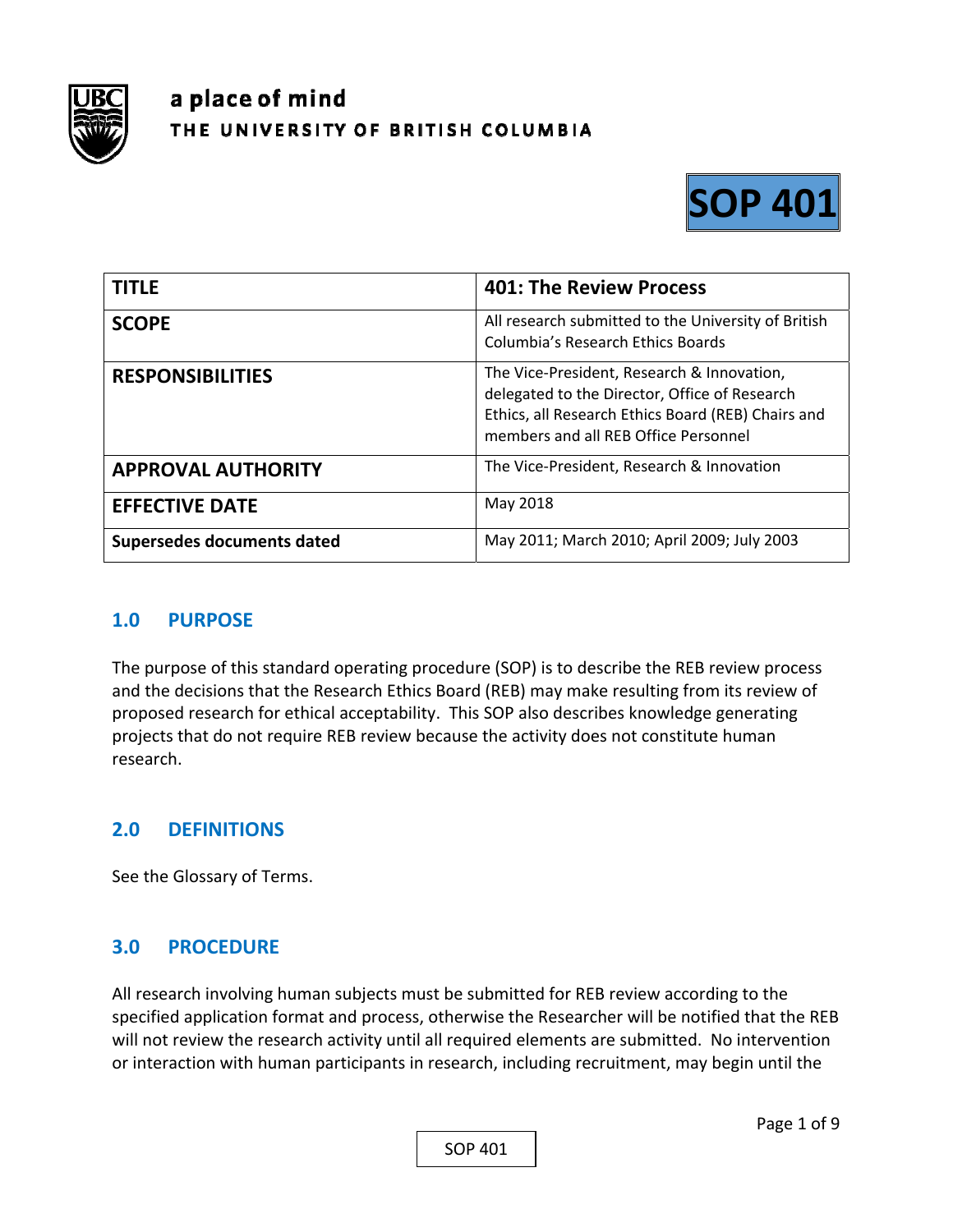REB has reviewed and approved the research protocol, consent documentation, recruitment materials, and any other relevant study documentation submitted upon initial review.

As a result of its review, the REB has the authority to approve or disapprove the proposed research activity, or to require modifications to the project/protocol/documents in order to secure REB approval of the research activity. Except when the delegated review procedure is used, these actions will be taken by a vote of a majority of the regular and alternate members present, except for those members present but unable to vote in accordance with REB's conflict of interest policies. When reviewed via delegated review, the REB Chair or his/her designate can take any of the actions outlined below, except to disapprove a study.

REB members with a conflict of interest in the research under review must not participate in the deliberations or in the vote of the REB (if applicable), in accordance with the REB and organization's conflict of interest policies.

When the delegated review procedure is used, the REB Chair and/or REB member(s) who are assigned to the review can decide to approve the research or to request revisions to the research; the decision to disapprove the research must be made by the Full Board.

Researchers have the right to request reconsideration of the REB's decisions and to appeal the decision of the REB.

# **3.1 Activities Not Requiring REB Review**

Research is defined as an undertaking intended to extend knowledge through a disciplined inquiry or systematic investigation<sup>1</sup>. The following requires ethics review and approval by an REB before the research commences:

(a) research involving living human participants;

(b) research involving human biological materials, as well as human embryos, fetuses, fetal tissue, reproductive materials and stem cells. This applies to materials derived from living and deceased individuals.

For research funded or supported by the U.S. government, human research is any activity that either: 1) meets the HHS definition of "research" and involves "human participants" as defined by the HHS regulations or 2) meets the FDA definition of "clinical investigation" and involves "human participants'" as defined by the FDA regulation<sup>2</sup>.

Some research does not require REB review and certain projects are exempt from REB review. Determination of exemption is based on regulatory and institutional criteria. The UBC Behavioural REB "Checklist for Quality Improvement, Quality Assurance, Program Evaluation or Curriculum Development studies requiring ethical review" provides guidance for determining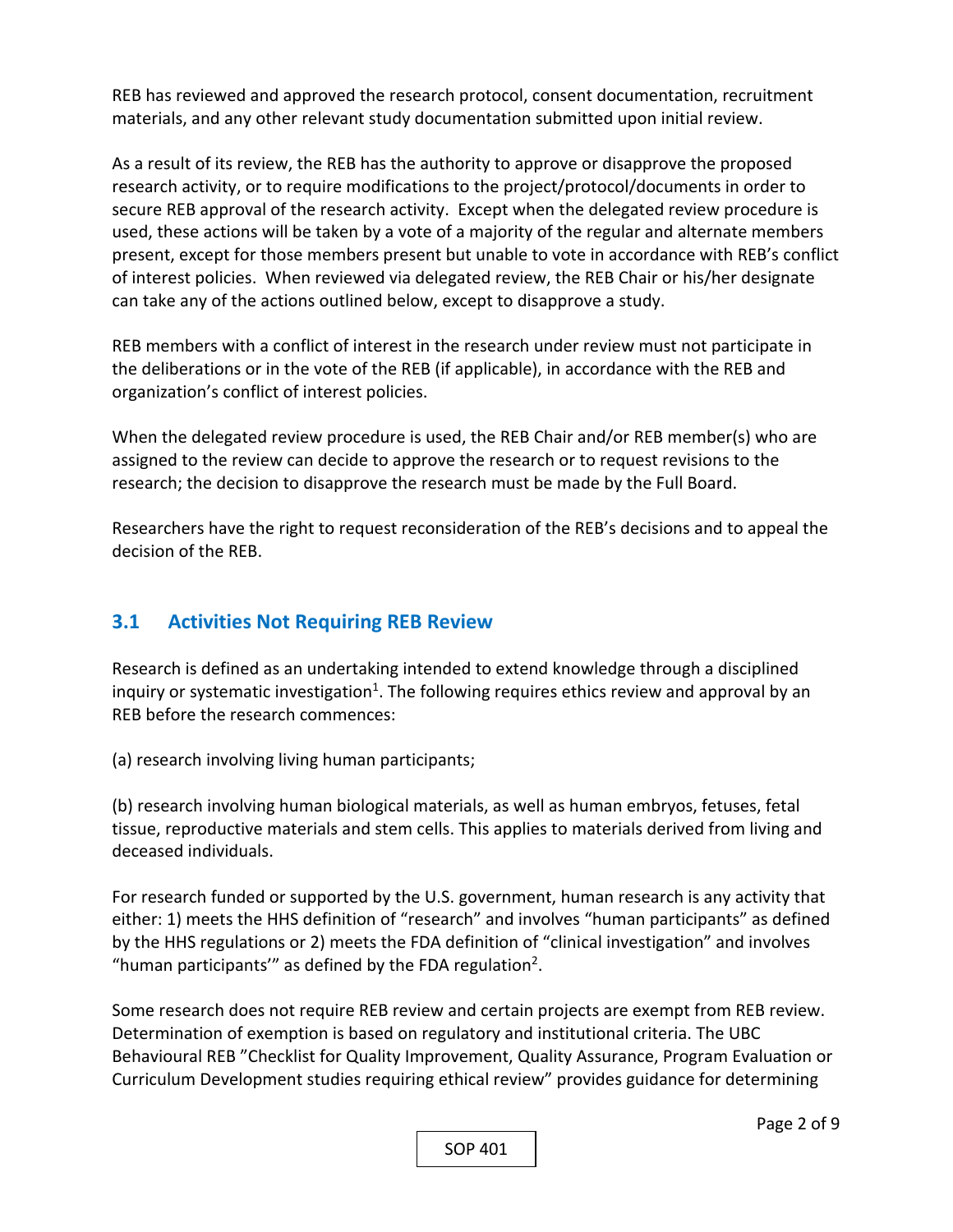whether a project constitutes a quality assurance / performance improvement activity that is exempt from REB review.

- **3.1.1** The REB Chairs and delegated REB members, as well as qualified REB Office Personnel may determine that an application does not meet the definition of human research;
- **3.1.2** REB Office Personnel will review the application and supporting documents and forward it to the REB Chair or delegated member for a formal determination. Researchers will be notified by REB Office Personnel via the RISe system if the proposed study/project does not meet the Institutional definition of human research;
- **3.1.3**  REB review is not required for research involving the observation of people in public places where:
	- (a) it does not involve any intervention staged by the researcher, or direct interaction with the individuals or groups;
	- (b) individuals or groups targeted for observation have no reasonable expectation of privacy; and
	- (c) any dissemination of research results does not allow identification of specific individuals $3$ :
- **3.1.4**  REB review is not required for research that relies exclusively on secondary use of anonymous information, or anonymous human biological materials, so long as the process of data linkage or recording or dissemination of results does not generate identifiable information;
- **3.1.5**  Quality assurance and quality improvement studies, program evaluation activities, and performance reviews, or testing within normal educational requirements when used exclusively for assessment, management or improvement purposes, do not constitute research for the purposes of this Policy, and do not fall within the scope of REB review;
- **3.1.6**  Creative practice activities, in and of themselves, do not require REB review. However, research that employs creative practice to obtain responses from participants that will be analyzed to answer a research question is subject to REB review;
- **3.1.7**  Observations of behavior within a public gathering which cannot be associated with any particular individual or group of individuals (random people or an anonymous group with no known, identifiable membership); and
- **3.1.8**  Information which is already in the public domain (e.g. autobiographies, diaries or public archives).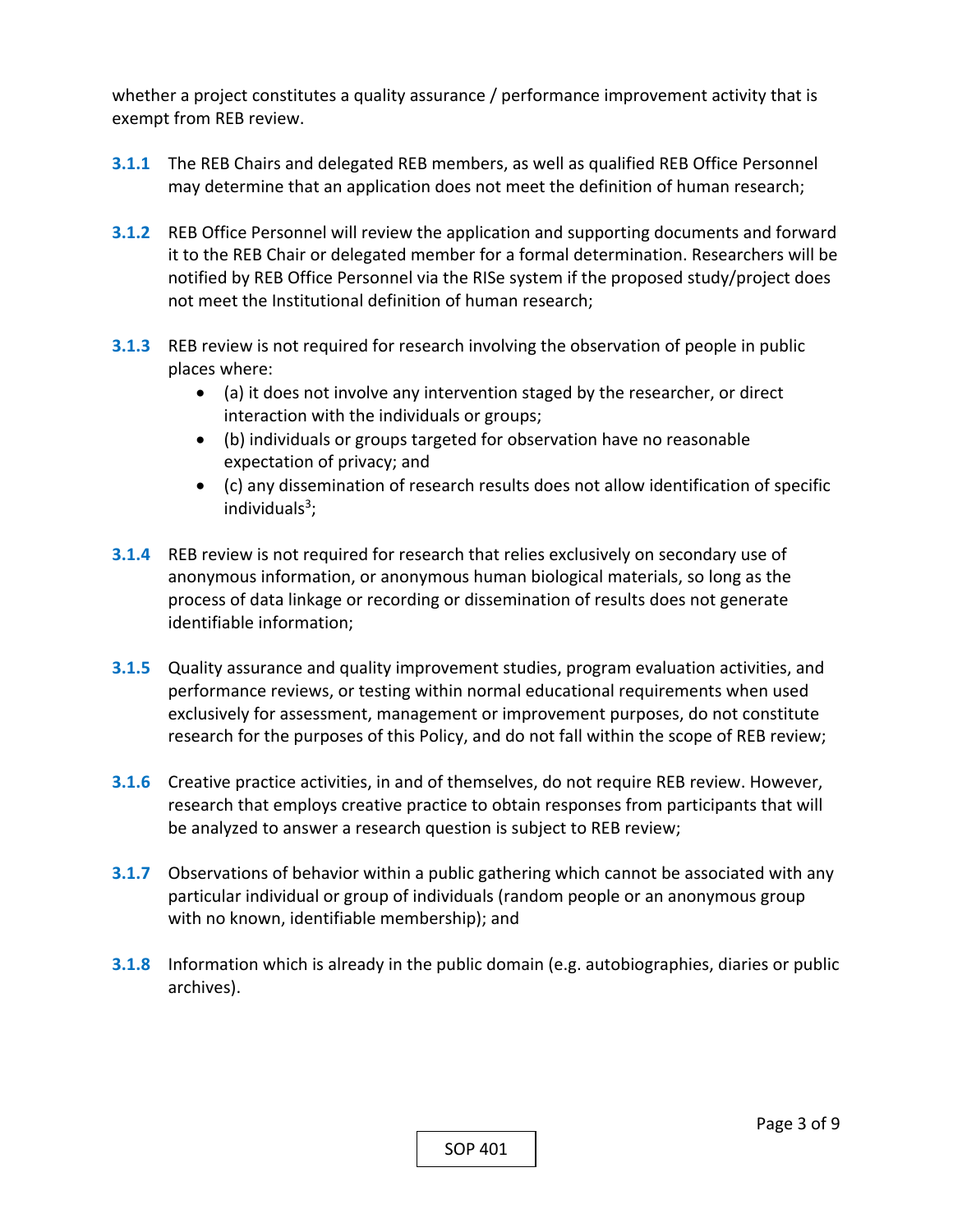## **3.2 The Application Process**

- **3.2.1** REB Office Personnel will review each application for completeness. If there are elements missing, the Researcher will be notified;
- **3.2.2** Initial applications are pre-screened for completeness and assessment of the level of risk. If the application does not meet the criteria for delegated review, it will be reviewed by the Research Ethics Board at a Full Board REB meeting in accordance with the following procedures:
	- REB Office Personnel will assign the study to two primary reviewers who will review the study and the application and all relevant documentation in detail. If the study involves a medical intervention, at least one of the reviewers must be a medical doctor. An external peer review is required for all clinical research submissions to the Full Board; the peer review must be attached by Researchers prior to the Full Board meeting date;
	- The protocol may also be assigned to an additional expert (external reviewer) who is not a member of the REB if the nature of the protocol warrants the need for additional expertise;
	- All materials and relevant documents are accessible by all REB members. The primary reviewers will receive notification of their assignments vie e‐mail in the RISe system approximately one week prior to the REB meeting at which the study is scheduled to be reviewed;
	- For protocols reviewed by the full REB, the Principal Investigator may be requested to attend the meeting of the Research Ethics Board and if so, he/she will be given an appointment time. If the Principal Investigator is requested to attend but cannot represent the project on the specified date and cannot delegate this responsibility to a co-investigator, the project may be deferred to the next scheduled REB;
	- Discussion of the protocol at the REB meeting is led by the primary reviewers. By unanimous consensus or by majority vote in accordance with SOP 302 Article 3.8, the REB may make any of the determinations outlined below in Article 3.3.

## **3.3 REB Decisions**

- **3.3.1** REB decisions are made either by consensus or a majority vote of the REB members present at a Full Board meeting, with the exception of those who have recused themselves in accordance with the conflict of interest policies. The REB Chair abstains from voting except to break a tie vote;
- **3.3.2** The REB should reach one of the following decisions as a result of its review of research submitted for initial or for continuing review:
	- **Approval** (approve the application as submitted, including the consent form):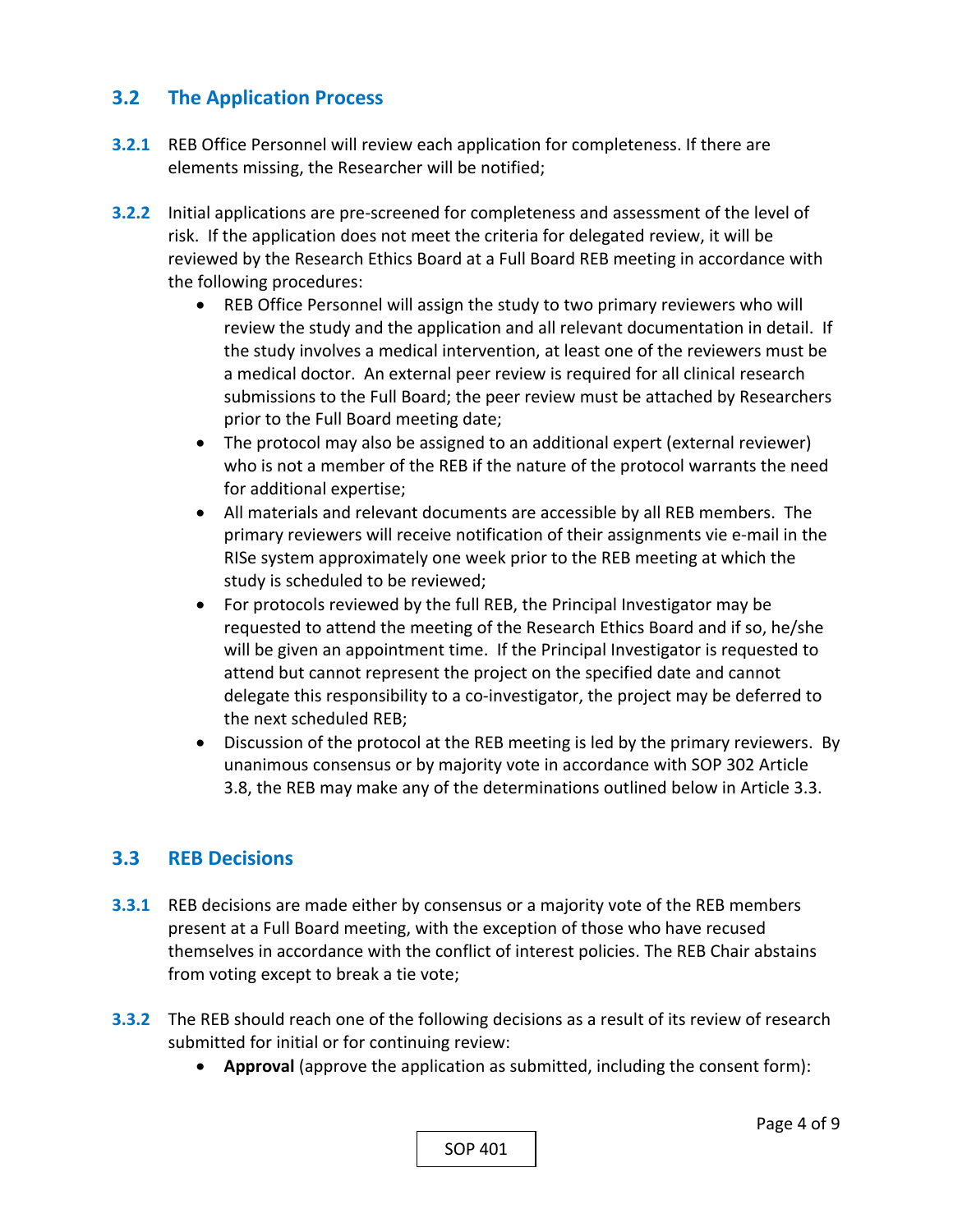- o When an acceptable risk/benefit ratio exists and the regulatory criteria required for approval are satisfied (including Institutional approvals)<sup>4</sup>, and the approval to proceed is not withdrawn by the Vice‐President Research, the Board of Governors, or the President, the research may be approved as submitted,
- o For studies reviewed by the Full Board, the approval date is defined according to the date of the Full Board REB meeting review,
- o For studies reviewed via delegated review, the approval date is defined according to the date the reviewer confirms approval via RISe and the Certificate of Approval is released,
- o Studies will expire within one (1) year of the date in which the study was approved.
- **Conditional Approval** (ethics requirements have been satisfied):
	- o When a study has been reviewed and approved by the REB, but other regulatory criteria have not been met (e.g. School Board approval), the REB will issue a letter indicating the study has met all ethics requirements and a Certificate of Approval will be issued once other regulatory requirements have been met.
- **Provisos** (approval with modifications/clarifications):
	- o When an acceptable risk/benefit ratio exists, and the regulatory criteria required for approval are satisfied, but the REB members require modification to any aspect of the application or clarification or further information to secure approval, the REB may recommend "Provisos",
	- o A written explanation of the conditions and/or modifications is sent to the Researcher by the Chair of the REB through the REB Office Personnel, via the RISe system,
	- o When the REB recommends "Provisos", the REB Chair or designee should ensure that the additional information, modifications, or clarifications required are identified at the REB meeting and that the procedures for reviewing the additional information and issuing the approval are clear. The responsibilities for additional review and the decision regarding approval conditions should be delegated to one of the following:
		- **The REB Chair alone,**
		- The REB Chair and one or more named REB members that were present at the REB meeting or who submitted written comments on the application,
		- A sub-group of the REB members designated by the REB Chair or designee or by the REB,
		- A designated REB member or members with sufficient knowledge and experience regarding the research and the regulations,
		- Qualified REB Office Personnel following the UBC-affiliated REB's Approval Decisions – Delegation to REBA SOP;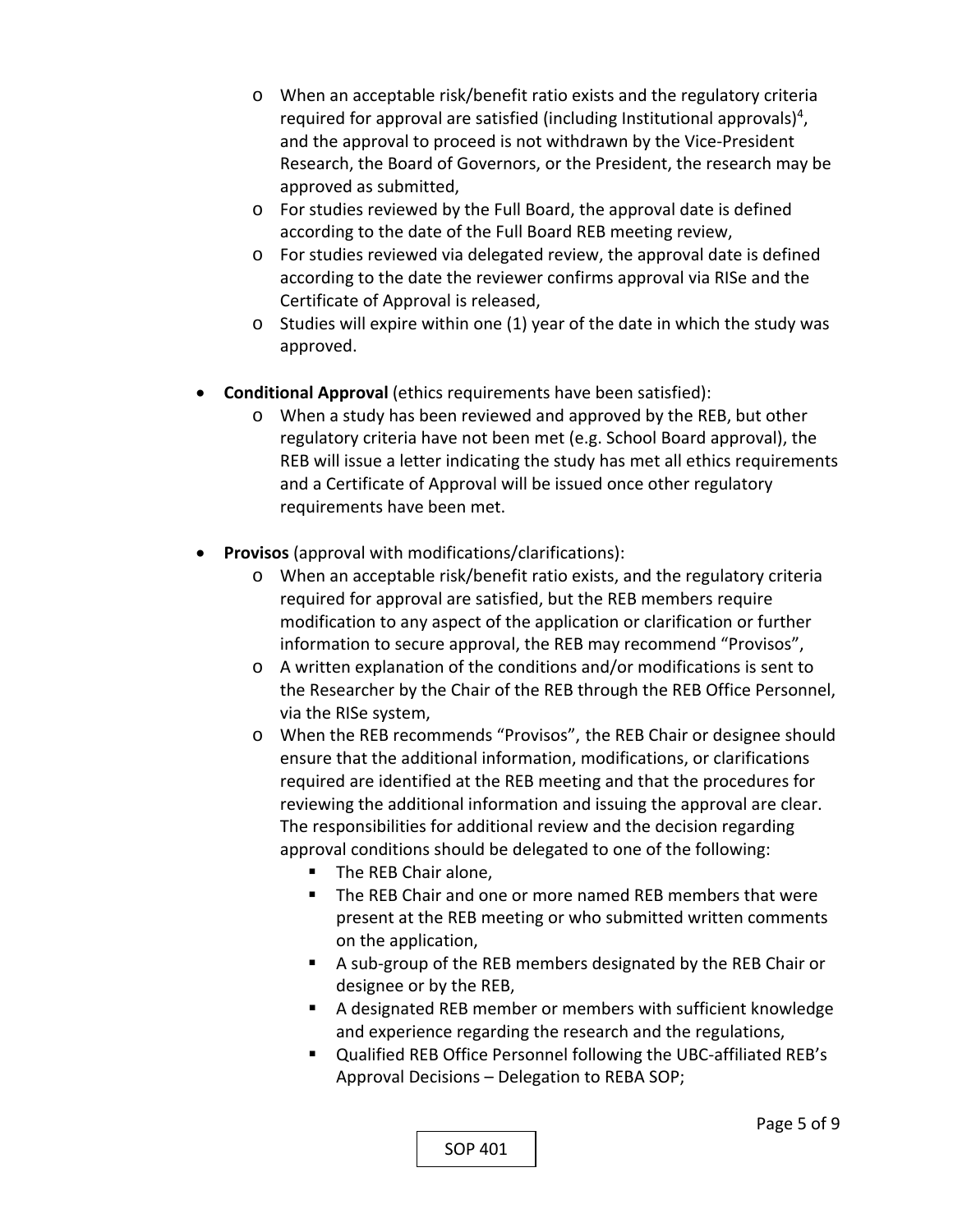- o In deciding the procedures to be followed, the REB should consider the significance of the requested additional information or modifications and the expertise necessary to assess it. Where the information or modifications are straightforward, it is acceptable to delegate the consideration of that material to the REB Chair or designee alone,
- o Where the additional information/modification is technical (e.g., statistical clarifications), the REB Chair or designee should review the information with consideration given to involving other REB members, such as the lead reviewer(s) or relevant expert member(s),
- o When the Investigator provides the Research Ethics Board with proof that the conditions have been met and the documents have been amended, (as confirmed by the REB Chair or designee), the Certificate of Approval will be sent to the Researcher,
- o If the Researcher's response is incomplete and does not fully address the matters raised, requests for further information, modifications or clarification should be sent to the Researcher,
- o The reviewers may decide upon reviewing the Researcher's response that the decision should be deferred and that the application and the Researcher's response materials should be reviewed at a subsequent Full Board meeting (see 'Deferral' process below),
- o The approval date is defined according to procedures listed under "Approval" above. The expiry date of the REB approval is calculated from this date; however, the Certificate of Approval is not issued until all of the conditions for approval have been met.
- Deferral (defer decision-making on the application and continue the deliberation of the application at a future Full Board meeting):
	- o The REB may defer a decision on any submitted research application if it does not have sufficient information to arrive at a determination, or if the REB requires extensive revisions to any part of the research,
	- o The REB will defer its decision to a subsequent Full Board meeting when significant questions are raised during its review of the research and/or when the criteria required for approval have not been met,
	- o The REB Chair or designee should ensure that all additional information, modifications or clarifications that are required are specifically identified at the Full Board meeting,
	- o The research and the Researcher's response materials shall be reviewed at a Full Board meeting,
	- o Upon consideration of the research along with the response from the Researcher, at the Full Board meeting, the REB should issue its final decision (approved, provisos, deferral or disapproval),
	- o Researcher responses must be received and reviewed at a Full Board meeting. The approval date is defined according to procedures listed under "Approval" above. The expiry date of the REB approval is

SOP 401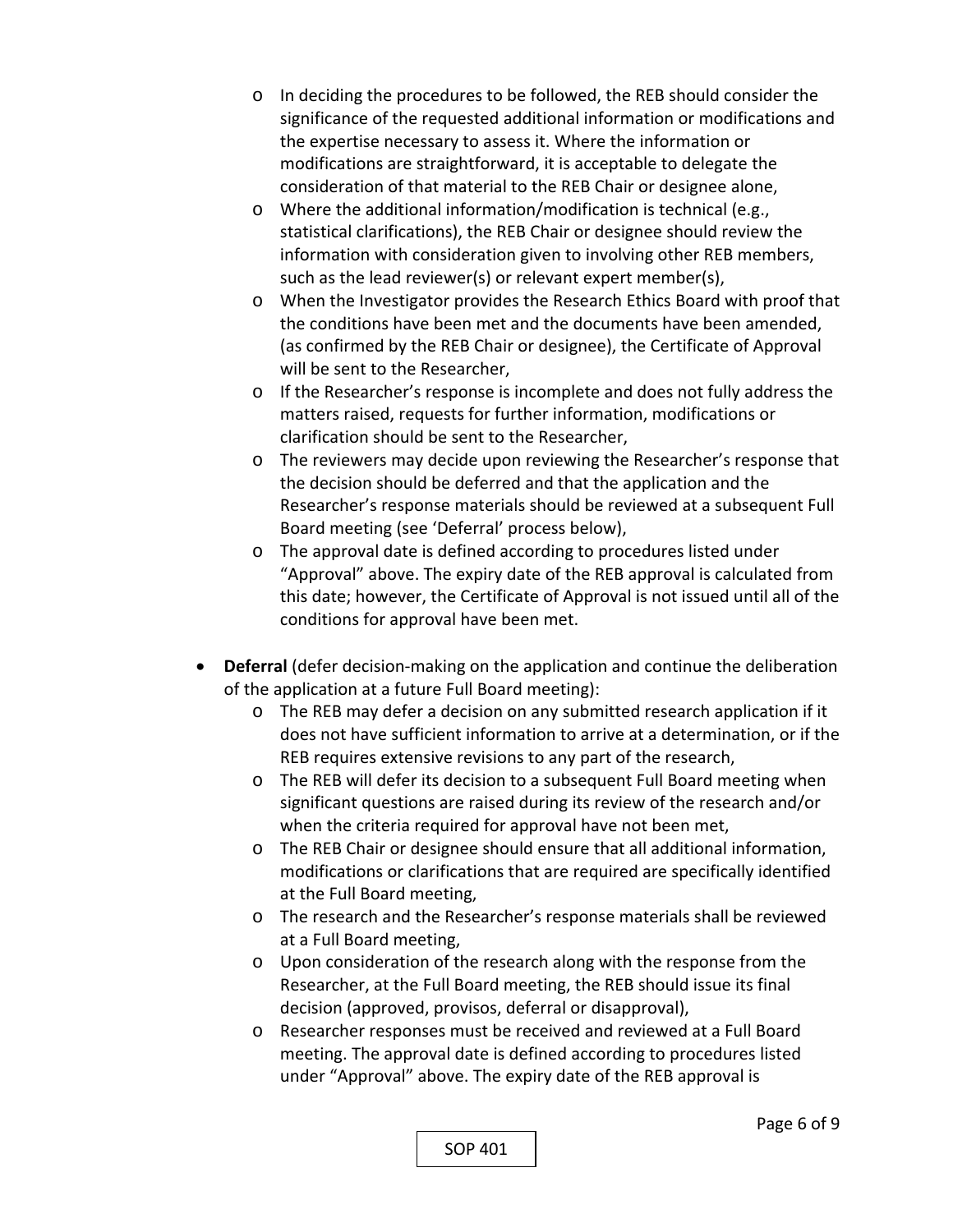calculated from this date; however, the Certificate of Approval is not issued until all of the conditions for approval have been met.

#### **Disapproval:**

- o The REB may disapprove the research when it fails to meet the ethical standards for approval and where revision is unlikely to enable the REB to reach a positive determination,
- o No other UBC REB or Institutional Official may approve a study which has been previously rejected by a UBC REB,
- o Disapproval cannot be decided through the delegated review mechanism. If the recommendation under delegated review is to disapprove the research, a final decision must be made by the REB at a Full Board meeting,
- o The REB Chair or designee should ensure that the reasons for the disapproval are identified at the Full Board meeting for communication to the Researcher,
- o If the research is disapproved, the reasons for disapproval will be communicated to the Researcher and the Researcher will be given an opportunity to respond in person or in writing,
- o A researcher may request reconsideration of a decision made by the REB and has the right to appeal the REB's decision pursuant to the provisions of UBC Policy 89, as well as SOP 409 "Reconsideration of REB Decisions and Appeal Process".

#### **3.3.3 Delegated Reviews:**

- When the research qualifies for delegated review, the reviewer(s) has the authority to approve the application, to require modifications to any aspect of the application, or to request clarification or further information before considering it eligible for ethics approval. The reviewer(s) may also refer the applications as submitted for a review at a Full Board meeting,
- When delegated review procedures are followed, approval is considered as the day the research is approved by the REB Chair or designee as well as all other designated reviewer(s), if applicable. The expiry date of the REB approval is calculated from this date; however, the approval letter is not issued until all of the conditions for approval have been met,
- If the research cannot be approved through the delegated review mechanism, it must be reviewed at a Full Board meeting.

# **3.4 Reconsideration and Appeal of REB Decisions**

**3.4.1** A Researcher may appeal the decision of the REB, pursuant to SOP 409, if the disagreement between the Researcher/applicant and the REB cannot be resolved

SOP 401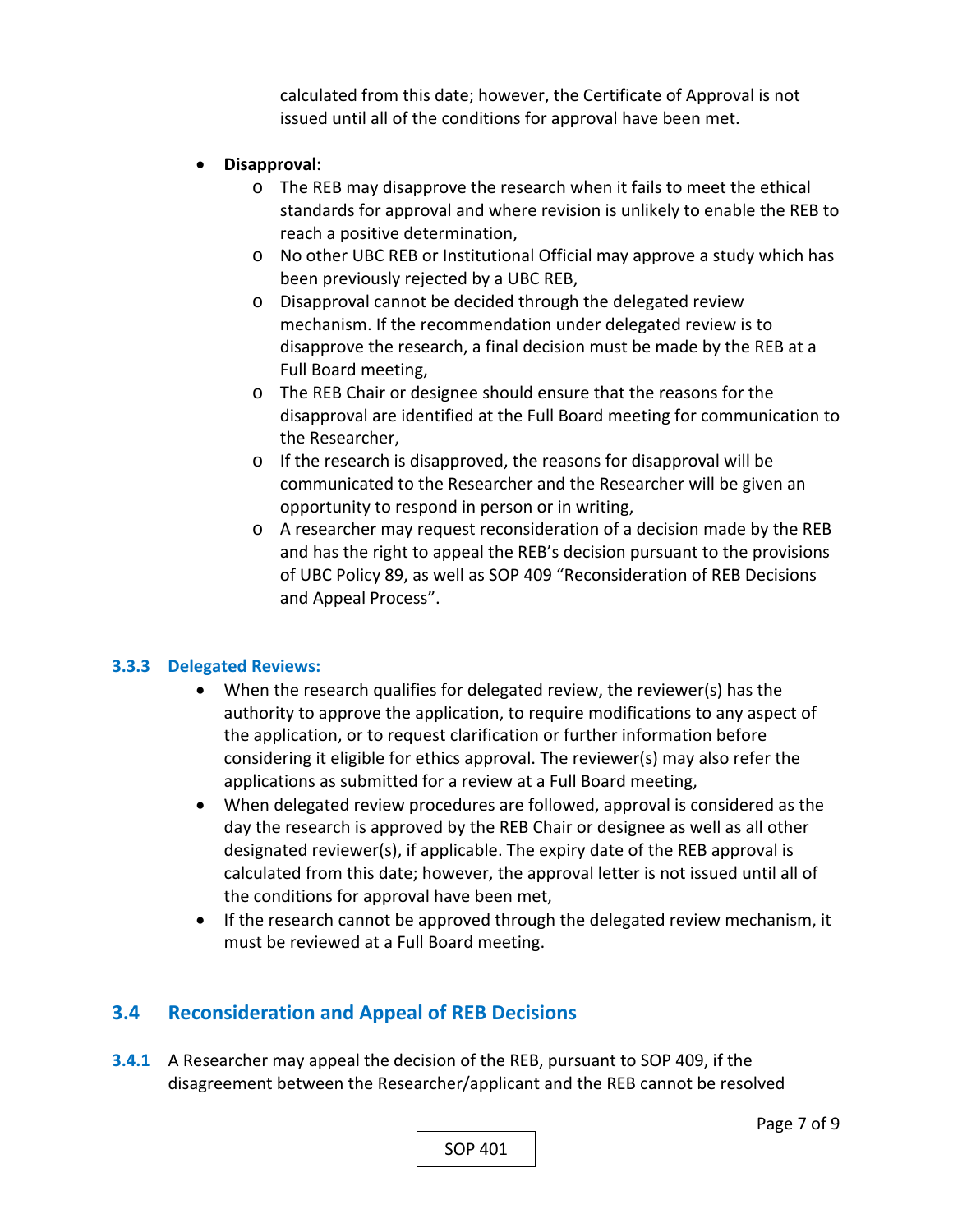through a reconsideration process at a Full Board meeting at which the Researcher/applicant shall have the right to be heard;

- **3.4.2** The Researcher must justify the grounds on which a reconsideration of the decision is requested. An appeal may be launched only for procedural or substantive reasons, and a final decision after reconsideration must be issued by the REB prior to the initiation of an appeal process;
- **3.4.3**  Appeals are conducted in accordance with SOP 409. The site at which the appeal will take place will be determined on a case‐by‐case basis by the REB in consultation with the Researcher (and his/her affiliated organization);
- **3.4.4**  The appeal committee shall have the authority to review negative decisions made by the REB and in so doing it may approve, disapprove or request modifications to the research proposal. Its decision shall be final and shall be communicated to the Researcher and the REB in writing.

#### **3.5 Documenting REB Decisions**

- **3.5.1** The REB meetings minutes will satisfy the applicable requirements;
- **3.5.2** The REB shall notify the Researcher via the RISe system of its decision to approve or disapprove the proposed research, or of modifications/clarifications required to secure approval of the research;
- **3.5.3**  If the REB defers its decision, the letter to the Researcher should include the issues of concern and what further information is required;
- **3.5.4**  The final approval letter should include standard conditions of approval to which the Researcher must adhere;
- **3.5.5**  When the decision to approve a submission is recorded on behalf of the Full Board, or when a delegated reviewer electronically signs off on a decision (under delegated review procedures), the notification or correspondence to the Researcher may be issued by the REB Office Personnel.

## **4.0 REFERENCES**

1. *The Tri‐Council Policy Statement: Ethical Conduct for Research Involving Humans*, Article 2.1: http://www.pre.ethics.gc.ca/eng/policy‐politique/initiatives/tcps2‐eptc2/chapter2‐chapitre2/#toc02‐1a *UBC Policy 89*:

http://universitycounsel.ubc.ca/files/2012/06/policy89.pdf